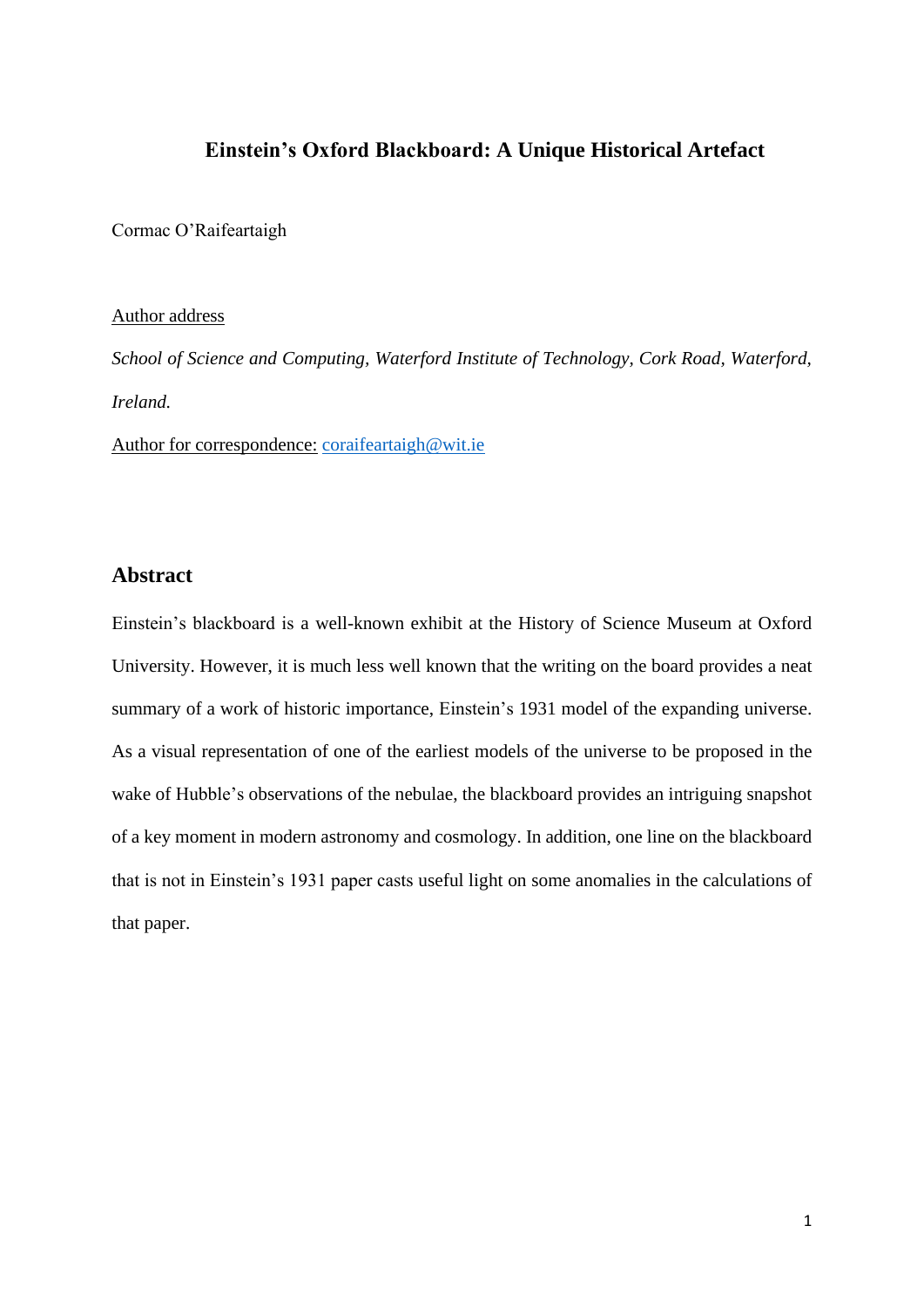## **Introduction**

Einstein's Oxford blackboard is a well-known historical artefact that has been on display at the History of Science Museum at Oxford for many years.<sup>1</sup> Indeed, as an item that was used by Einstein at a celebrated lecture he gave at Oxford in 1931, the blackboard is one of the museum's most famous exhibits. The provenance of the backboard is well known and has been described in the literature.<sup>2</sup>

However, surprisingly little attention has been paid to the science underpinning the writing on the blackboard. Indeed, for many years, the caption attached to the exhibit read 'based on an unknown work by Albert Einstein'. Similarly, a short BBC film describing the blackboard makes no reference to the physics underlying the work.<sup>3</sup>

A few years ago, this author pointed out<sup>4</sup> that the writing on the board is taken directly from Einstein's paper *Zum kosmologischen Problem der allgemeinen Relativitätstheorie*, submitted for publication in April 1931.<sup>5</sup> This paper is of historical importance as it constitutes Einstein's first published model of the expanding universe. Thus, the blackboard provides an intriguing snapshot of one of the great paradigm shifts of twentieth century science, the period during which theorists such as Einstein transitioned from static to expanding cosmologies in the wake of the emergence of the first astronomical evidence for cosmic expansion.

In addition, the blackboard is not a passive historical artefact. Although most of the writing on the board repeats the analysis of Einstein's 1931 paper, there is one line on the board that is not in the paper. As it happens, this line gives an important insight into a puzzling systematic error in Einstein's use of astronomical data to extract numerical estimates for the parameters of his cosmic model. Thus, Einstein's Oxford blackboard is both a museum exhibit of significant historical interest and an active historical artefact that contributes to our understanding of a pivotal moment in the history of science.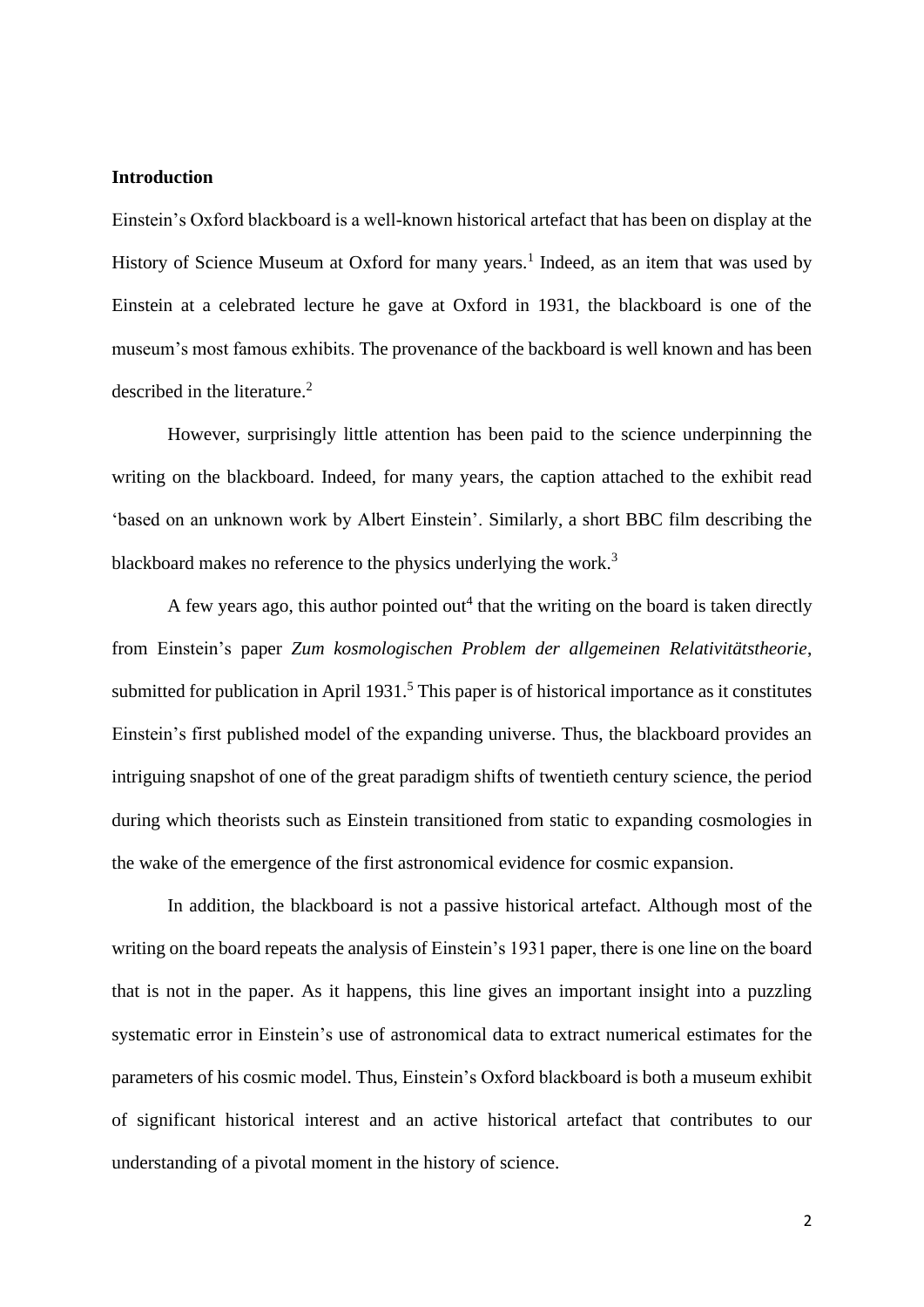#### **2. Historical context**

In May 1931, Einstein spent over three weeks at Oxford University, at the invitation of the Oxford physicist Frederick Lindemann. The main purpose of the visit was for Einstein to give a series of three prestigious lectures known as the Rhodes Memorial Lectures, and to be conferred with an honorary Doctorate of Science by the university. The three Rhodes lectures were duly given on 9, 16 and 23 May 1931; many historians have noted that the lectures were not an unqualified success, as they were quite technical and delivered in German. While the first lecture attracted a large audience of about 500, the audience dwindled significantly for the remaining two lectures.<sup>6</sup>

As regards the scientific content of the lectures, the first lecture comprised a brief overview of the general theory of relativity, the second presented an overview of relativistic cosmology and the third gave an overview of Einstein's attempts at a unified field theory.<sup>7</sup> Einstein made copious use of the blackboard during each of his lectures; luckily, one of the blackboards used during the second lecture was preserved by a member of staff. $8$  It is this blackboard that is displayed in the History of Science Museum at Oxford (figure 1).

While the first lecture attracted the largest audience, one suspects the second lecture was of more contemporary interest to physicists in the audience. Following the publication of Edwin Hubble's observations of a linear relation between redshift and distance for the spiral nebulae, many physicists had become interested in the concept of an expanding universe. In this lecture, Einstein gave a brief summary of a paper on cosmic expansion he had recently submitted for publication.<sup>9</sup> In this paper, Einstein adopted a dynamic, relativistic model of the universe first proposed by Alexander Friedman, but simplified the analysis by removing the cosmological constant term from the field equations of relativity, declaring it no longer necessary.<sup>10</sup> This simplification allowed Einstein to extract rough estimates of cosmic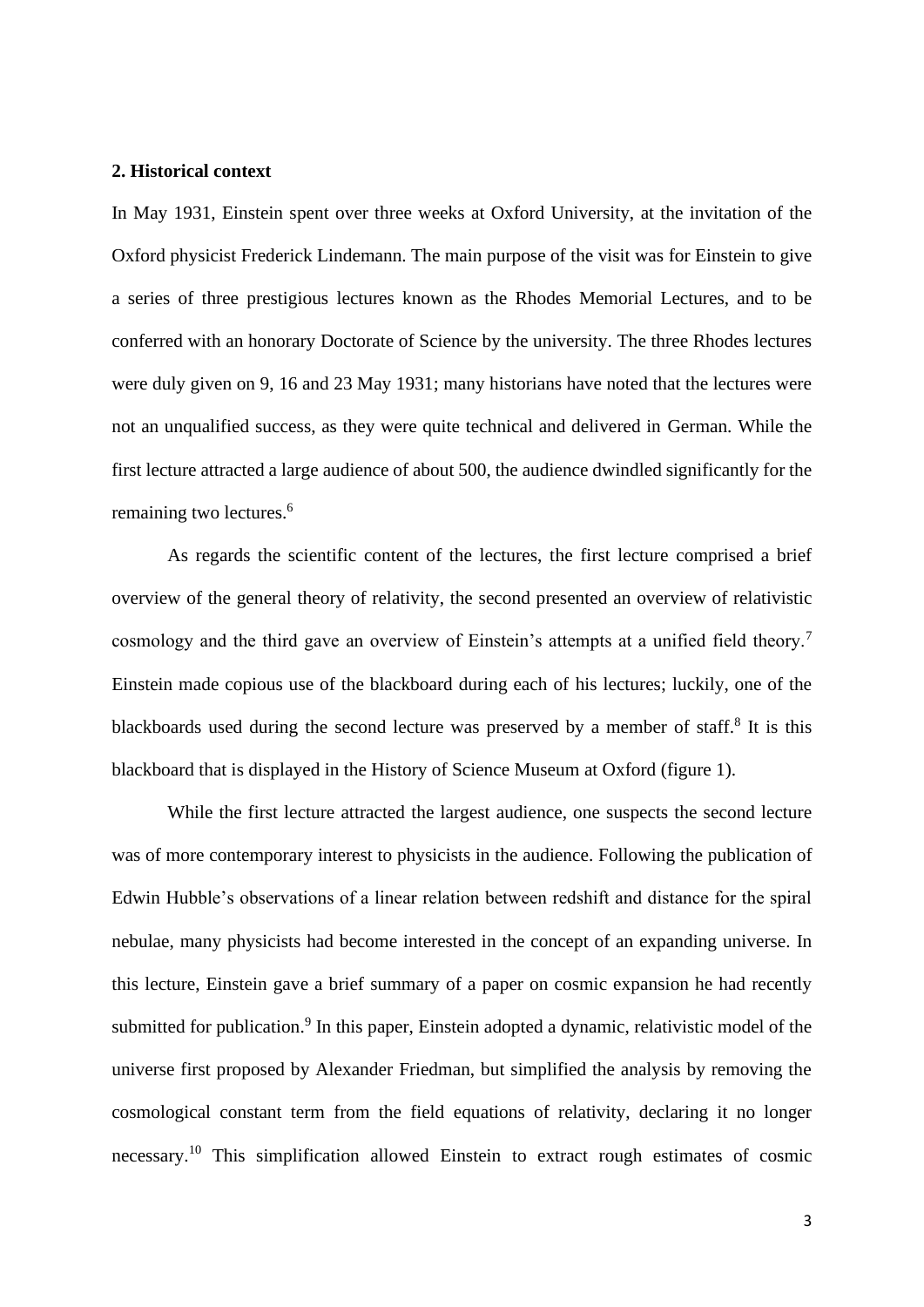parameters such as the density of matter, the radius of the universe and the timespan of expansion from his analysis with the use Hubble's data. Although the 1931 paper was later eclipsed by a model that was simpler still,<sup>11</sup> the work is of historical importance as Einstein's first model of the expanding universe (and is sometimes known as the Friedman-Einstein model).

 $\frac{1}{\ell} \frac{d\ell}{dt}$  $=\frac{1}{r}\frac{1}{r}$  $Q = 40$ 

An image of the blackboard used by Einstein in his 2<sup>nd</sup> Rhodes lecture at Oxford University in May 1931 (© History of Science Museum at the University of Oxford). The writing on the board presents a brief summary of Einstein's cosmic model of 1931. The fourth line on the board,  $D^2 \sim 10^{-53}$ , gives valuable insight into a systematic error in Einstein's estimates of cosmic parameters such as the density of matter and the radius of the cosmos.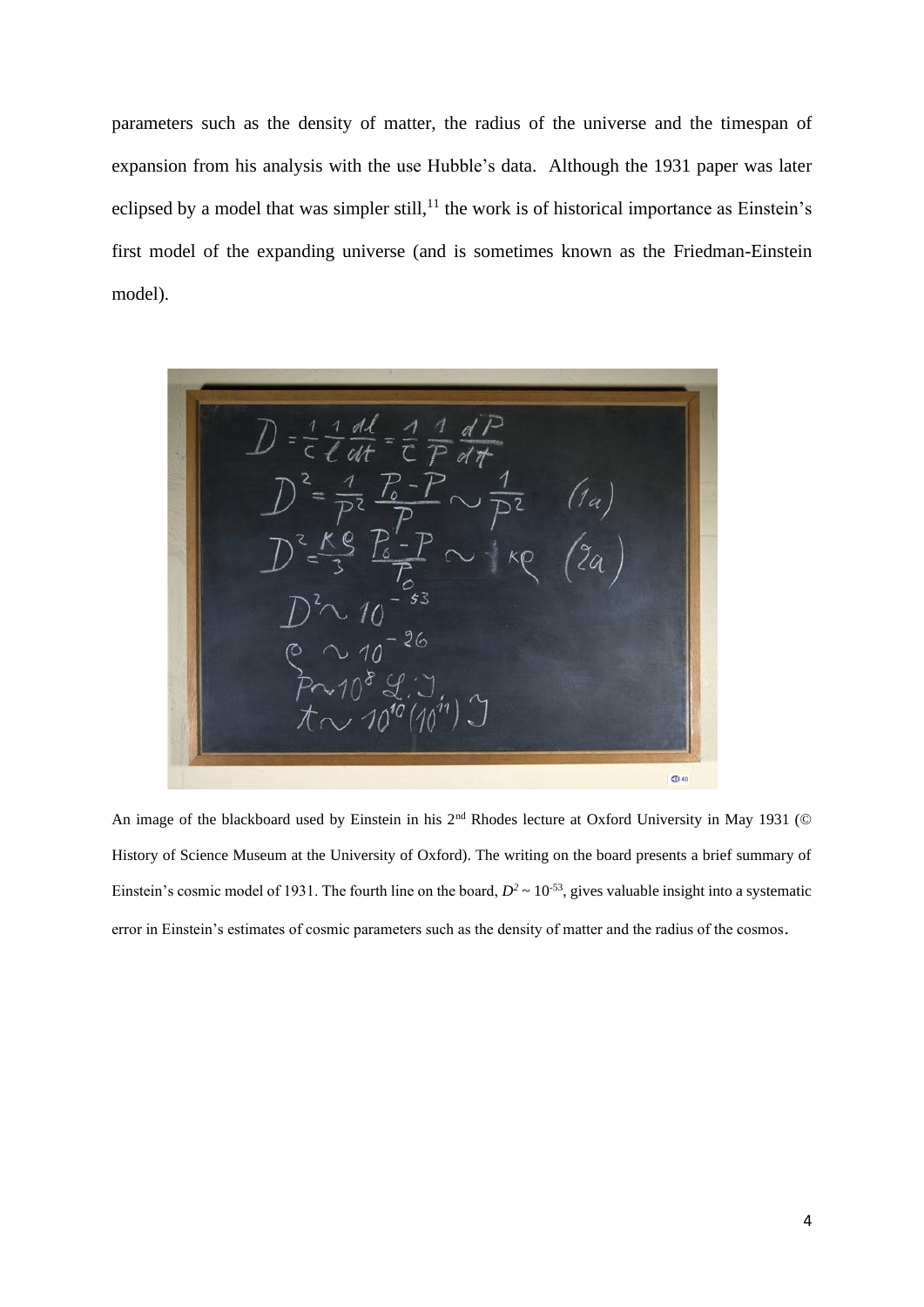#### **3.The science of the blackboard**

Looking at the blackboard of figure 1, we note that the first equation displayed is



The meaning of this equation is easily discerned from Einstein's 1931 paper.<sup>12</sup> Here, Einstein assumes that Hubble's observations of a linear relation between the distances  $(l)$  of the nebulae and their redshifts (interpreted as recession velocities *d/dt*) is a manifestation of a general expansion on cosmic scales. To obtain an empirical estimate of the rate of cosmic expansion, he equates the quantity  $D = (1/c)$ .( $1/l$ ).( $d l/d t$ ) with the quantity ( $1/c$ ).( $1/P$ ).( $dP/d t$ ), where *P* represents the cosmic radius and *dP/dt* represents the rate of increase of the radius (in modern parlance, the parameter *D* is simply the Hubble constant divided by the speed of light or  $D =$ *H*/*c*).

In the next two equations shown on the board, Einstein writes



These equations represent expressions for the expansion parameter *D* derived from theory. In his 1931 paper, Einstein derived two differential equations for cosmic expansion from the field equations of general relativity in the same manner as Alexander Friedman and Georges Lemaître. However, dispensing with the cosmological constant term allowed him to simplify the differential equations considerably and he then expressed the equations in terms of the expansion parameter *D* as above. We note that the quantity  $P_0$  represents a maximum value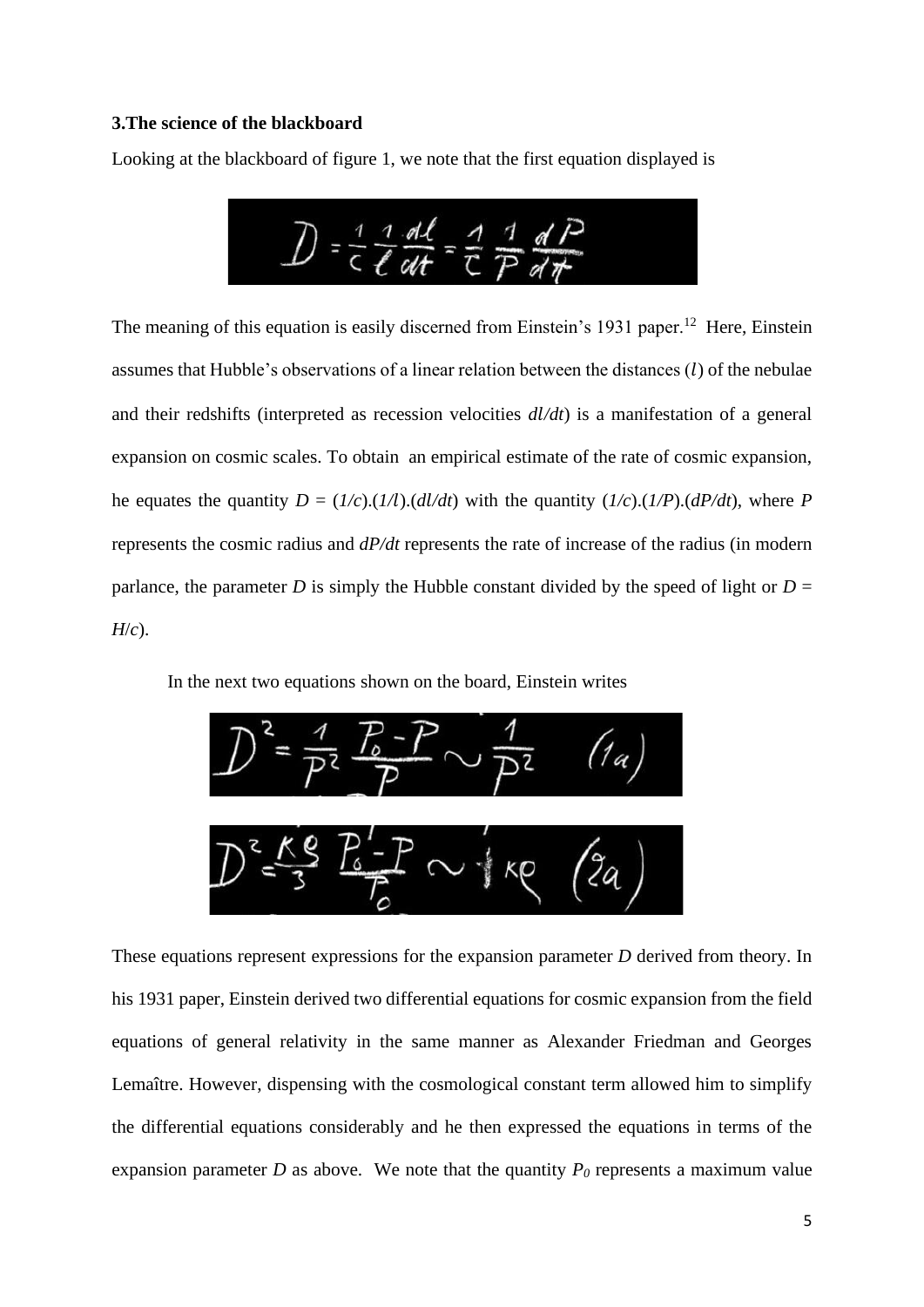for cosmic radius; in his 1931 model, Einstein assumed the universe of closed geometry that would expand to a maximum value and then contract. In both theoretical equations above, Einstein simplifies the analysis even further by setting the quantities  $(P_0-P)/P$  and  $(P_0-P)/P_0$  to unity. In the 1931 paper, his justification for this is the assumption that the current world radius is of the same order of magnitude as the maximum value; this approximation confirms the impression that Einstein does not expect accurate results from his analysis, he is merely attempting to obtain rough order-of-magnitude estimates for the parameters of his model.

All that remains is for Einstein to use Hubble's observations to calculate a value for the expansion parameter *D*. Thus the fourth blackboard equation



is obtained by substituting Hubble's value for the velocity/distance ratio of the nebulae into the first equation on the board.<sup>a</sup> Assuming this calculation is correct (see section 4), it is easy to see how substituting this value for  $D^2$  into the third equation on the board gives the estimate for the density of matter of

$$
\rho \sim \frac{D^2}{\kappa} \sim 10^{-26}
$$

as shown on the board (here we have taken the Einstein constant as  $\kappa = 8\pi G/c^2$  or 1.866 x10<sup>-27</sup> cm/g). Similarly, it is easy to see how Einstein substitutes his empirical value for  $D^2$  into the second equation on the board to obtain the order-of-magnitude estimate

$$
P \sim \sqrt{1/D^2} \sim 10^8 \; LJ
$$

for the present radius of the cosmos expressed in light-years. The analysis finishes with an estimate of the time of expansion

<sup>&</sup>lt;sup>a</sup> Although not stated on the board, the units for this quantity are cm<sup>-2</sup> as Einstein used cgs units for all such calculations (ref. 3)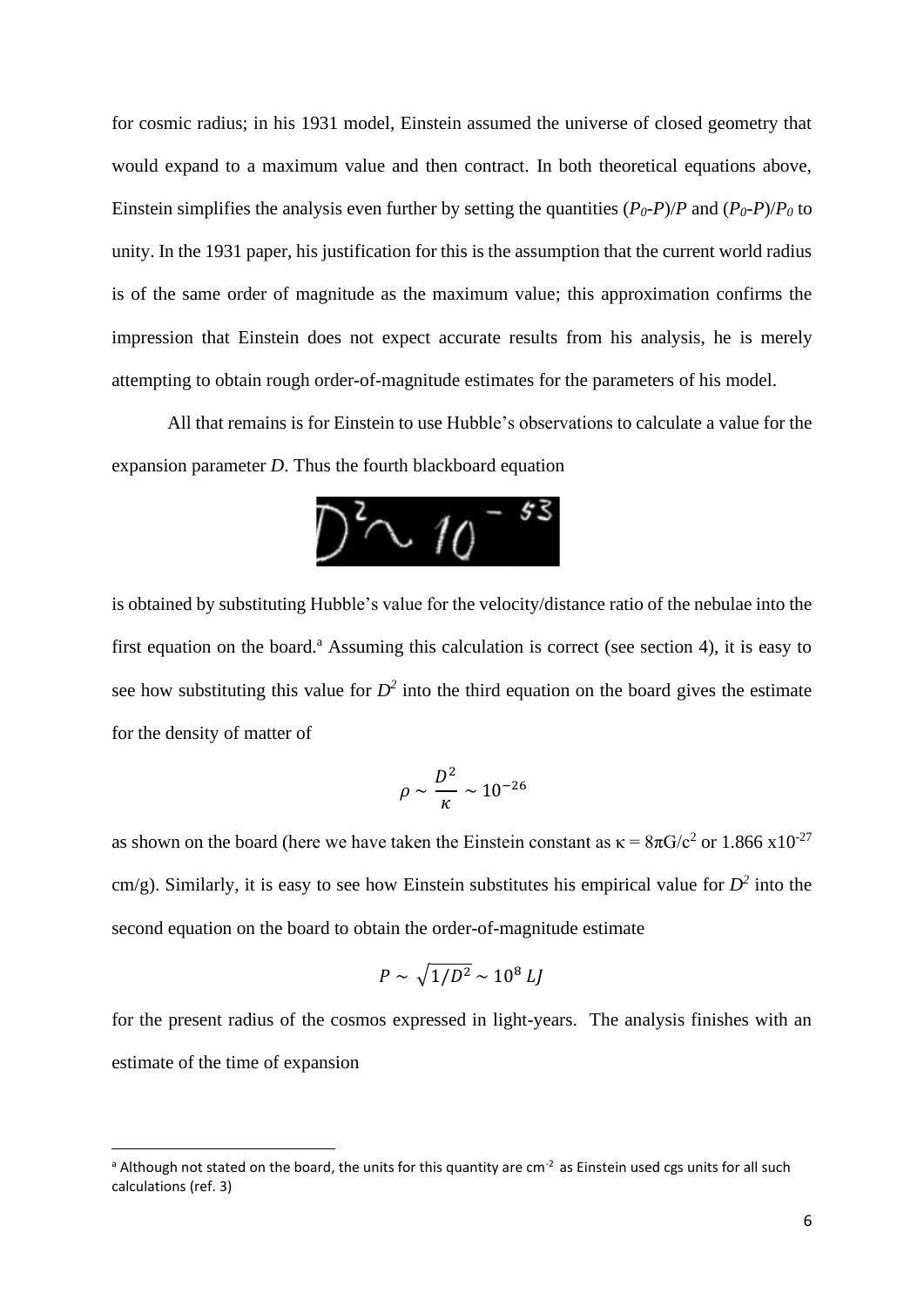

although it is not entirely clear how Einstein arrives at this figure (see below).

### **4. The Blackboard Solves a Riddle**

The outstanding aspect of Einstein's 1931 model of the universe is the removal of the cosmological constant term from his cosmology. Quite apart from aesthetic and philosophical considerations, this step allowed him to use Hubble's data to obtain rough estimates of cosmic parameters such as the density of matter, the present radius of the universe and the age of the universe. However, while the calculations on the board (and in the 1931 paper) appear to be self-consistent, they are not consistent with estimates of the same parameters from contemporaneous cosmic models. For example, in the famous Einstein-de Sitter model of 1932,<sup>13</sup> the present radius of the universe is estimated to be of  $2x10^{27}$ cm (or  $2x10^9$  light-years), a figure that is an order of magnitude larger than that of the blackboard (and the 1931 paper). Similarly, the density of matter is estimated at  $1x10^{-28}$  cm<sup>-3</sup>, a figure that is two orders of magnitude smaller than that of the blackboard (and the 1931 paper). Unfortunately, it is quite hard to pinpoint the source of the error in the paper, as the section where Einstein uses astronomical observations to extract values for cosmic parameters is rather short and not very explicit.<sup>14</sup> However, Einstein refers to Hubble's observations throughout the paper and there is little question that he was aware of Hubble's value of 500 km  $s^{-1}$  Mpc<sup>-1</sup> for the rate of expansion.<sup>15</sup>

What is the source of Einstein's error? Luckily, the blackboard casts light on the puzzle. We recall that, in the section of the Rhodes lecture where Einstein turns to astronomical observation to obtain estimates of cosmic parameters, he explicitly wrote

$$
D^2 \sim 10^{-53}
$$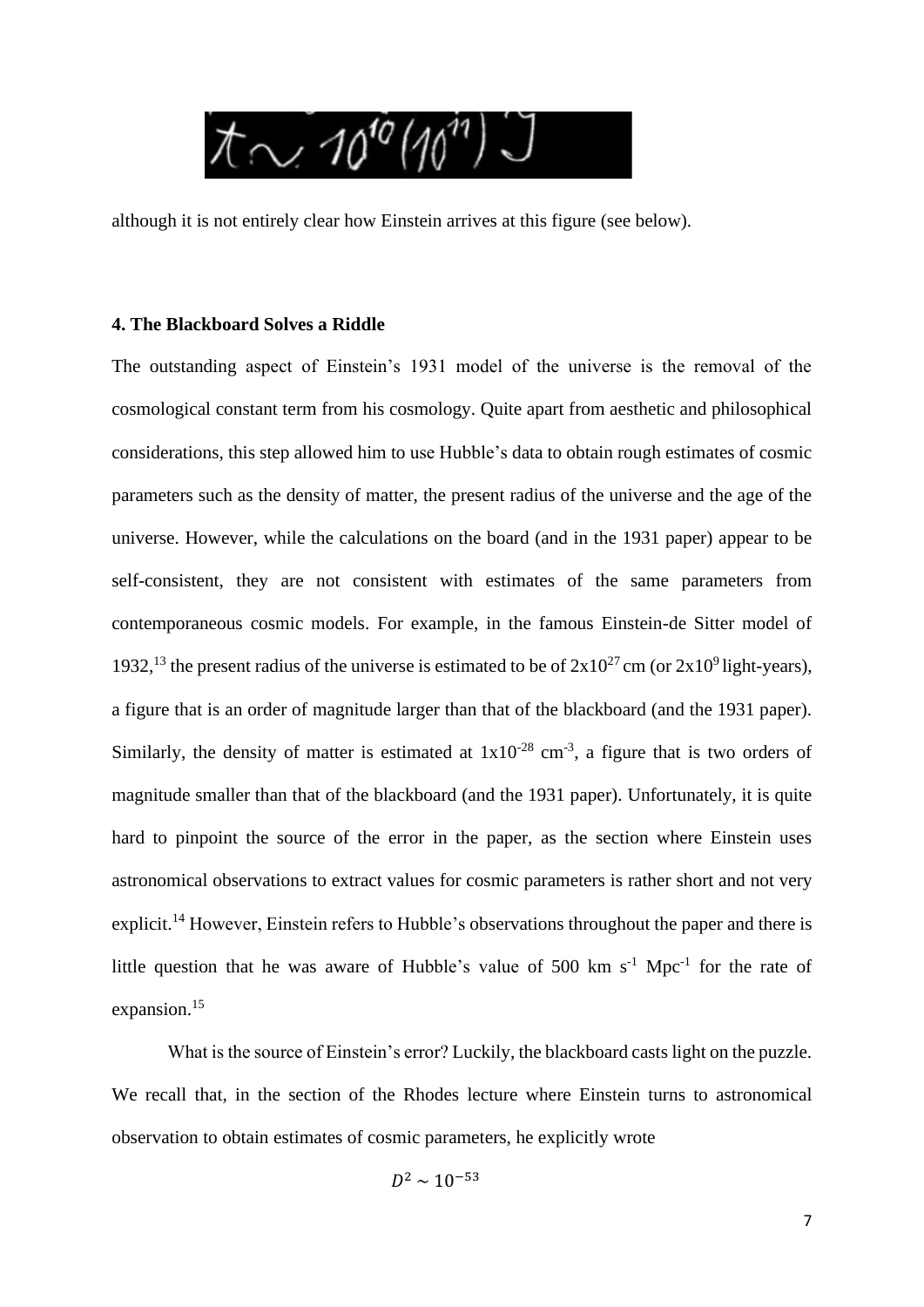, the fourth relation on the blackboard (figure 1). This is an invaluable clue – substituting a value of  $H = 500$  km s<sup>-1</sup> Mpc<sup>-1</sup> into the expression  $D = H/c$ , we obtain  $D = 5.4 \times 10^{-28}$  cm<sup>-1</sup> or  $D^2$  $= 3 \times 10^{-55}$  cm<sup>-2</sup>. Thus, it appears that Einstein erred by a factor of ten in converting the Hubble constant to cgs units. This impression is confirmed by considering the second equation on the board. Substituting a value of  $H = 500 \text{ km s}^{-1} \text{ Mpc}^{-1}$  directly into the relation  $P \sim I/D$ , we obtain  $P = 1.85 \times 10^{27}$  cm or  $2 \times 10^{9}$  light-years for the present world radius, an estimate that is an order of magnitude larger than that on the board (or in the 1931 paper). Finally, substituting  $H = 500$ km s<sup>-1</sup> Mpc<sup>-1</sup> into the relation  $D^2 \sim \kappa \rho$ , we obtain  $\rho \sim 1.6x10^{-28}$  g/cm<sup>3</sup> for the density of matter, an estimate that is two orders of magnitude smaller than that on the board (or in the 1931 paper). It's worth noting that our estimates are in agreement with a later review of the 1931 model by Einstein, although he never commented on the correction!<sup>16</sup>

# *On the timeline of expansion*

Einstein's estimate on the blackboard of  $10^{10}$  ( $10^{11}$ ) years for the time of cosmic expansion is also of interest. Estimates of the time of expansion were a significant problem for early models of the expanding universe; if interpreted as the age of the universe, they were often in conflict in conflict with estimates of the age of the earth and of the stars.<sup>17</sup> An estimate of  $10^{10}$  years is also given in the 1931 paper, but Einstein does not give an indication of how he arrives at the figure. It was realised at the time that the inverse of the Hubble constant could give a rough value for this parameter;<sup>18</sup> however, we note that the blackboard line  $D^2 = 10^{-53}$  cm<sup>-2</sup> implies a timeline of expansion of  $t \sim 6.2 \times 10^{15}$  s or  $t \sim 2 \times 10^8$  years. We have suggested elsewhere that Einstein may have taken his estimate of the time of expansion from Friedman.<sup>19</sup> In any event, we note that Einstein's value was still problematic in comparison with estimates of the age of the stars, a conflict he attributed in the 1931 paper to the simplifying assumptions of the model: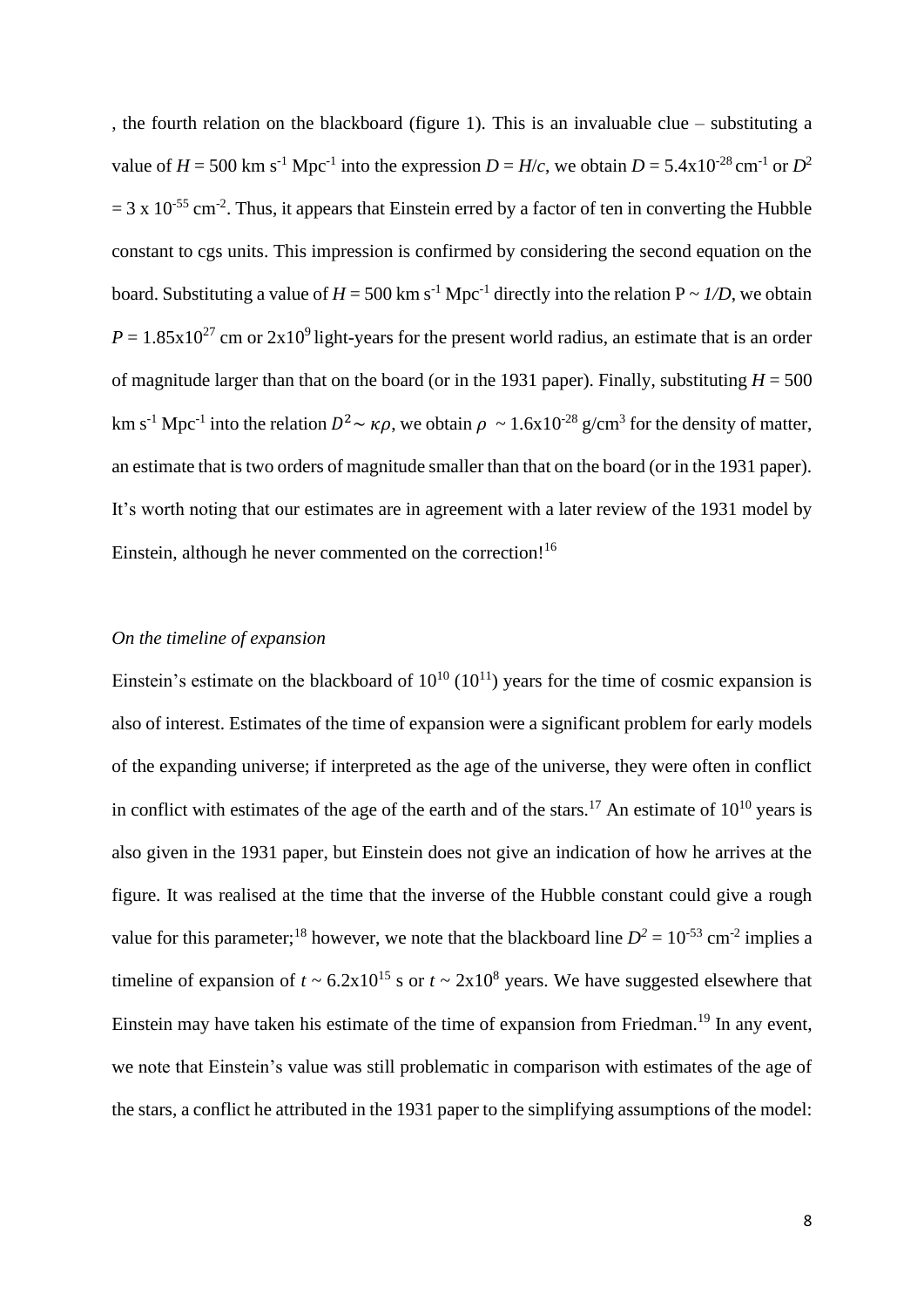"*One can seek to escape this difficulty by noting that the inhomogeneity of the distribution of stellar material makes our approximate treatment illusory"*. 20

### **5. The aftermath**

In the aftermath of his visit to Oxford, Einstein received several requests to write up his Rhodes lectures as a short book to be published by Oxford University Press.<sup>21</sup> However, he showed little enthusiasm for the project. Indeed, he is reputed to have later said that he "had since discovered that everything he had put forward in the lectures was untrue".<sup>22</sup> This statement may refer to the second Rhodes lecture, as Einstein proposed an alternate model of the cosmos a year later. On the other hand, it could also refer to the third lecture, as Einstein's approach to unified field theory was in flux at this time. Whatever the reason, Einstein's three Rhodes lectures were never formally published. However, we suggest that the format of the three lectures almost certainly provided the inspiration for a little-known book on relativity by Einstein published in France in 1933; this book comprised a set of three review articles on general relativity, cosmology and unified field theory, translated into French by his friend Maurice Solovine.<sup>23</sup> Indeed, in a letter accompanying his manuscript to Solovine, Einstein was careful to reserve the rights for an English publication:<sup>24</sup>

> "I managed to tie the thing together only after putting myself to a great deal of trouble and going through much reshuffling and some real work. But now it is crystal clear. I hope you will like it. However, I reserve the right to incorporate it later into an English publication that I have been promising for two years….please return the manuscript after you have finished the translation".

It seems reasonable to assume that the "English publication that I have been promising for two years" is a reference to the Oxford University Press project. If so, it is a great pity that Einstein did not follow through on his promise, as the French book was not widely distributed. No doubt, Einstein had other concerns at the time; just three short months after his letter to Solovine, political events in Germany forced him into a hasty and permanent exile.<sup>25</sup>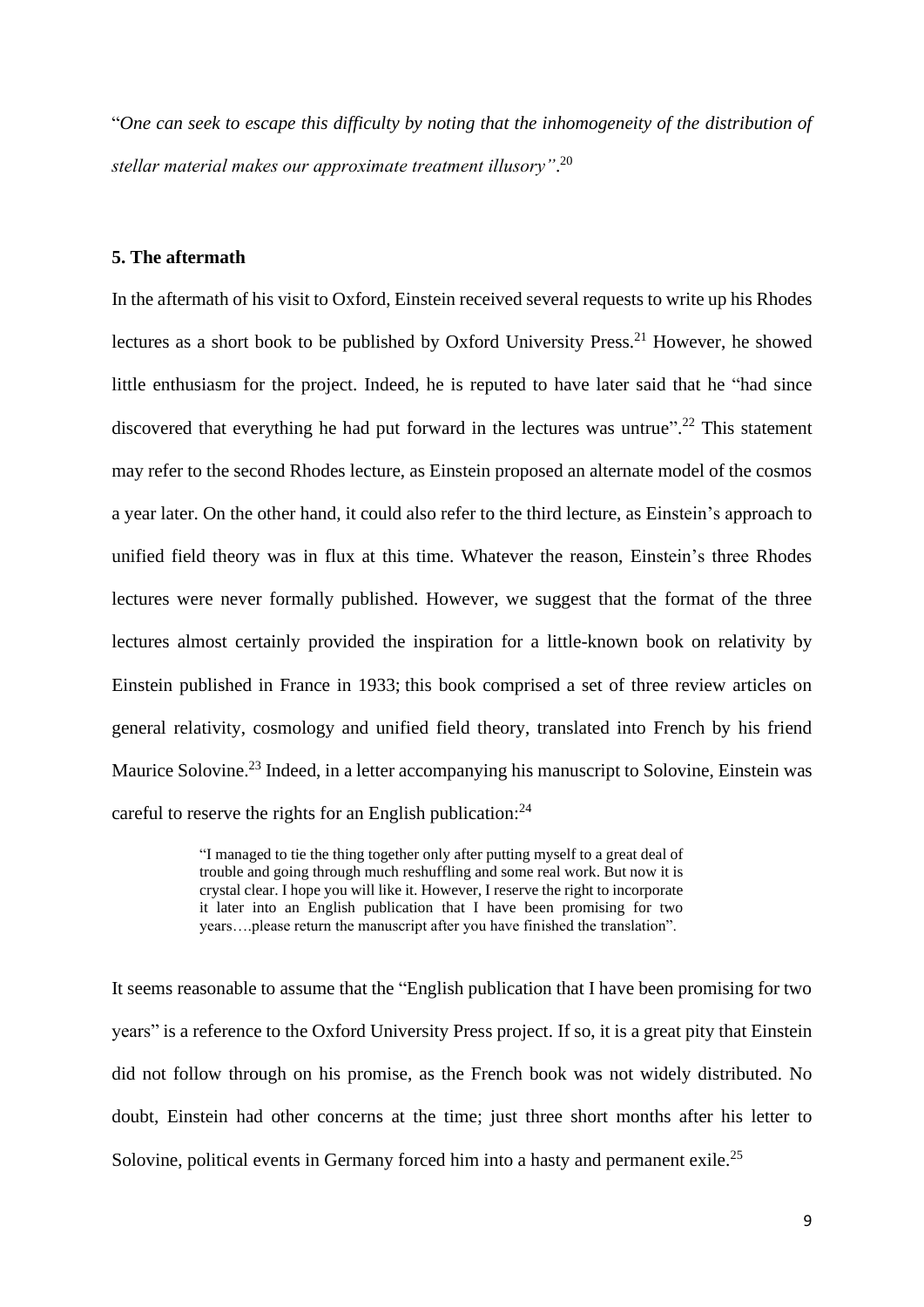## **Conclusions**

Einstein's Oxford blackboard is well-known as a museum artefact. However, the science underpinning the writing on the board should be better known as it constitutes a visual representation of one of the first models of the expanding universe. In addition, one line on the blackboard casts useful light on a puzzling systematic error in Einstein's use of astronomical data to extract estimates of cosmic parameters from his model.

We note finally that it has recently been suggested that the writing on the Oxford blackboard may not in fact be Einstein's.<sup>26</sup> I find this hypothesis unlikely as the writing appears to be similar to that of Einstein's handwritten manuscripts.<sup>27</sup> In addition, none of the contemporaneous reports of Einstein's Rhodes lectures mention an assistant.<sup>28</sup> Finally, three days after the second lecture, Robert Gunther, an Oxford historian of science who founded the History of Science Museum at the university, formally thanked the secretary of the Rhodes trustees for *"your present of two blackboards used by Professor Einstein in his lecture".*<sup>29</sup>

#### **Acknowledgements**

The author thanks Dr. Peter Ells and Dr. Robert Fox of the History of Science Museum at Oxford University for helpful corrections and suggestions. I also thank Andrew Robinson for many useful discussions.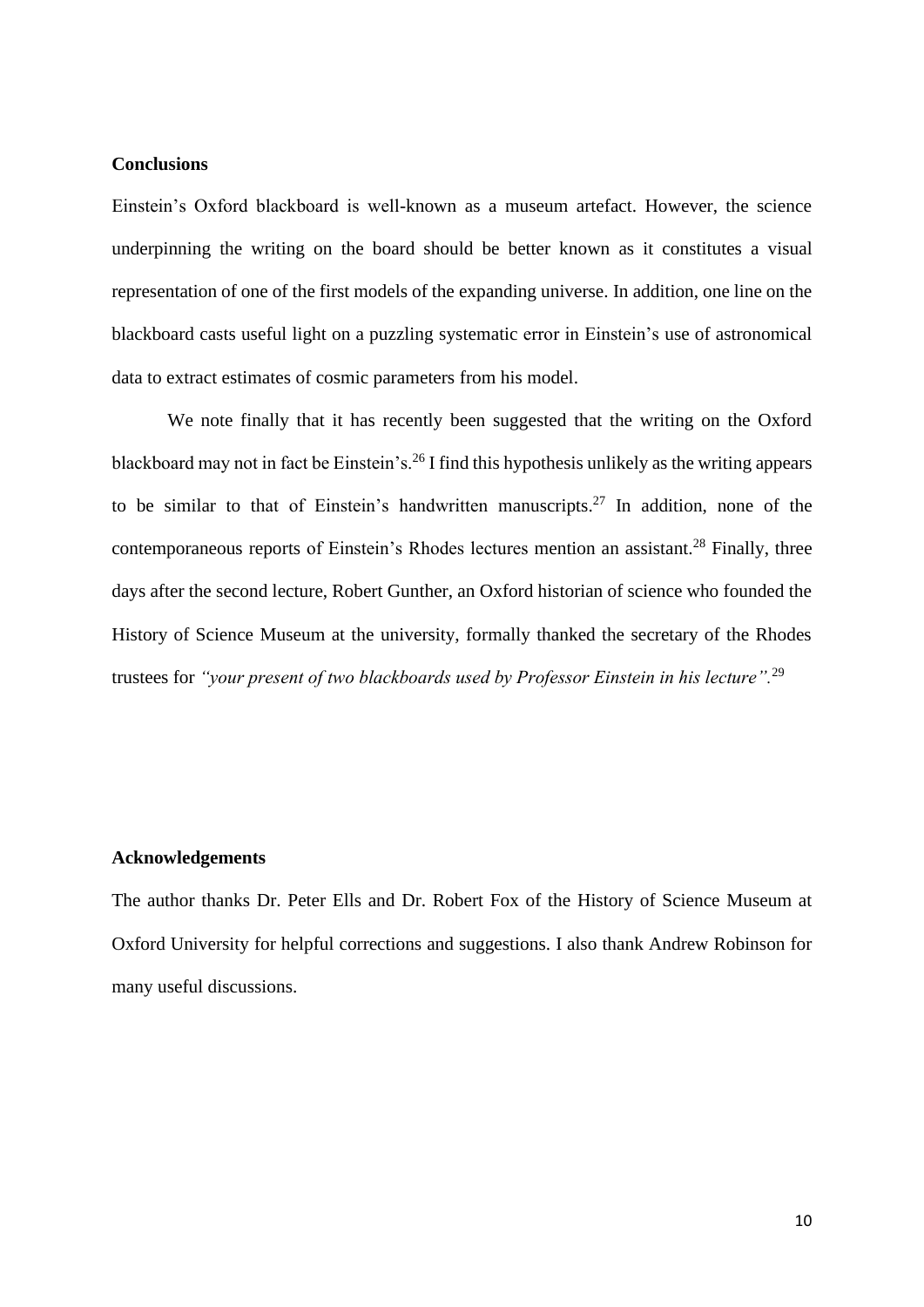### **References**

<sup>1</sup>See <http://www.mhs.ox.ac.uk/object/inv/44725> and associated links.

<sup>2</sup> Robert Fox, "Einstein in Oxford", *Notes and Records of the Royal Society of London*" **72** (2018), 293-318; Andrew Robinson, "Einstein in Oxford", *Physics World* **32** (6) 2019, 50-55 <sup>3</sup> See [https://www.bbc.com/news/av/uk-england-oxfordshire-41096926/the-blackboard-](https://www.bbc.com/news/av/uk-england-oxfordshire-41096926/the-blackboard-albert-einstein-left-in-oxford-in-the-1930s)

[albert-einstein-left-in-oxford-in-the-1930s](https://www.bbc.com/news/av/uk-england-oxfordshire-41096926/the-blackboard-albert-einstein-left-in-oxford-in-the-1930s)

<sup>4</sup> Cormac O'Raifeartaigh and Brendan McCann, "Einstein's Cosmic Model of 1931 Revisited; An Analysis and Translation of a Forgotten Model of the Universe", *European Physical Journal H* **39** (2014), 63-85; see also Helge Kragh, "Cyclic Models of the Relativistic Universe: the Early History", in *Einstein Studies Vol. 14; Beyond Einstein: Perspectives on Geometry, Gravitation and Cosmology in the Twentieth Century,* ed. David E. Rowe, Tilman Sauer and Scott A. Walter (Berlin; Birkhäuser, 2018), 183-204. <sup>5</sup> Albert Einstein, "Zum kosmologischen Problem der allgemeinen Relativitätstheorie", *Sitzungsberichte der Königlich Preussischen Akademie der Wissenschaften* (1931), 235-237. <sup>6</sup> For further details see Fox, "Einstein in Oxford" (ref. 2); Andrew Robinson, *Einstein on the Run; How Britain Saved the World's Greatest Scientist* (New Haven; Yale University Press, 2019), 145-163.

 $<sup>7</sup>$  A summary in English of the content of the lectures was given to members of the audience</sup> as a pamphlet. This pamphlet can be viewed at [http://www.mhs.ox.ac.uk/collections/imu](http://www.mhs.ox.ac.uk/collections/imu-search-page/narratives/?irn=9738&index=1)[search-page/narratives/?irn=9738&index=1](http://www.mhs.ox.ac.uk/collections/imu-search-page/narratives/?irn=9738&index=1)

<sup>8</sup> We know from his diary that Einstein was not pleased by the fuss. For more on the incident see Robinson, *Einstein on the Run* (ref. 6), 160-161. See also Josef Eisinger, *Einstein On the Road* (New York: Prometheus Books, 2011), 128.

<sup>9</sup> Einstein, "Zum kosmologischen Problem" (ref. 5)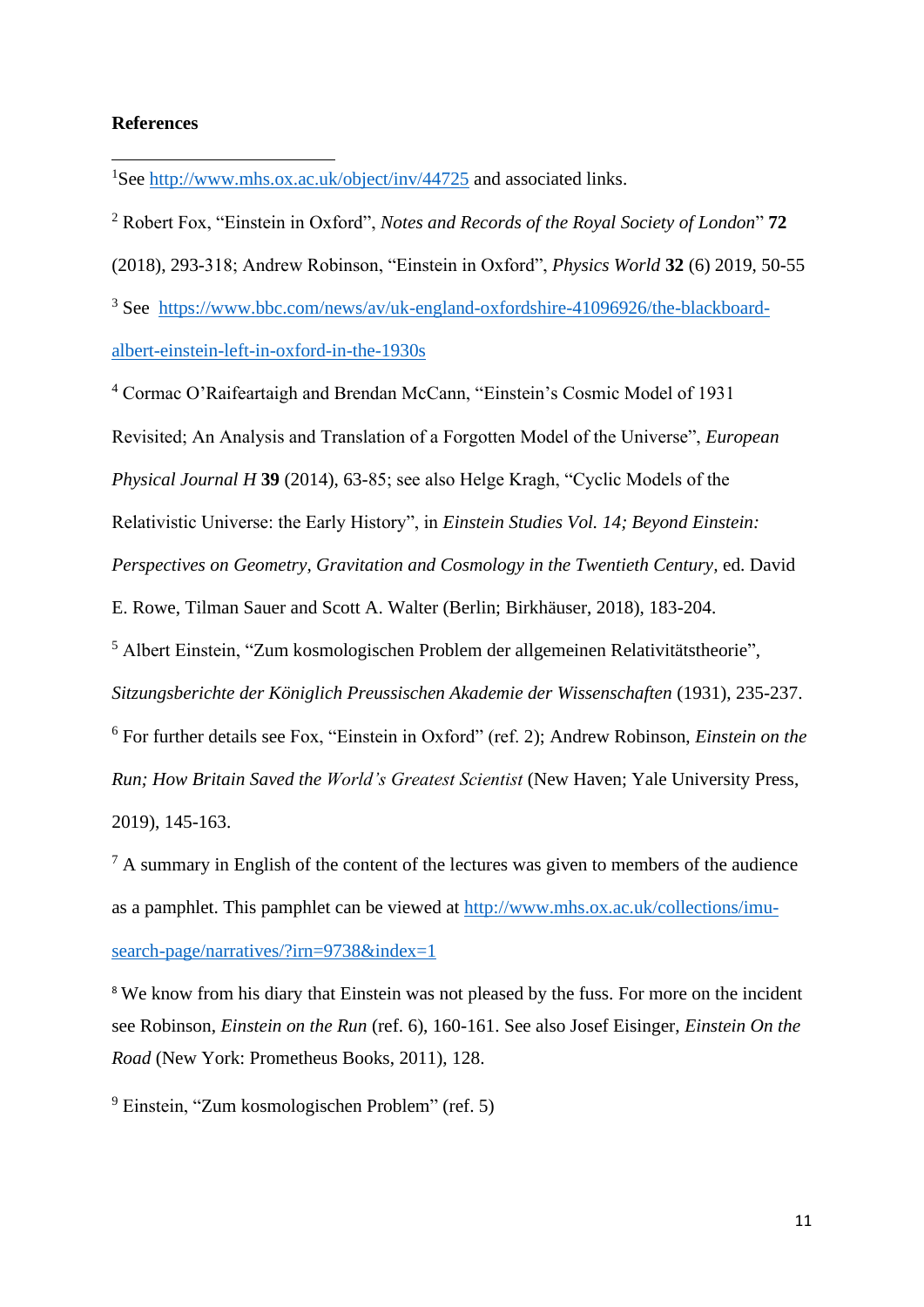$10$  Einstein added the so-called cosmological constant term to the field equations of relativity in 1917 in order describe a universe that was assumed to be static. With the emergence of the first evidence of cosmic expansion, he saw the term as redundant. For details see O'Raifeartaigh and McCann, "Einstein's Cosmic Model of 1931 Revisited" (ref. 4) or Harry Nussbaumer, "Einstein's Conversion to the Expanding Universe", *European Physical Journal H* **39** (2014), 37-62.

 $11$  Albert Einstein and Willem de Sitter, "On the Relation Between the Expansion and the Mean Density of the Universe", *Proceedings of the National Academy of Sciences* **18** (1932), 213-214.

<sup>12</sup> Einstein, "Zum kosmologischen Problem" (ref. 5)

<sup>13</sup> Einstein and de Sitter, "On the Relation Between the Expansion and the Mean Density of the Universe" (ref. 11).

<sup>14</sup> Einstein, "Zum kosmologischen Problem" (ref. 5).

<sup>15</sup> Harry Nussbaumer and Lydia Bieri, *Discovering the Expanding Universe* (Cambridge;

Cambridge University Press, 2009), 145-146.

<sup>16</sup> Albert Einstein, "On the cosmologic problem", Appendix I to *The Meaning of Relativity* (Princeton: Princeton University Press, 1945, 3rd ed.), 130-145.

<sup>17</sup> Helge Kragh, *Cosmology and Controversy* (Princeton; Princeton University Press, 1996),

73-76; Nussbaumer and Bieri, *Discovering the Expanding Universe*, (ref. 15), 153-156.

 $18$  Ibid.

<sup>19</sup> O'Raifeartaigh and McCann, "Einstein's Cosmic Model of 1931 Revisited" (ref. 4)

<sup>20</sup> Einstein, "Zum kosmologischen Problem" (ref. 5).

<sup>21</sup> See Fox, "Einstein in Oxford" (ref. 2); Robinson, *Einstein on the Run* (ref. 6), 159-160.  $22$  Ibid.